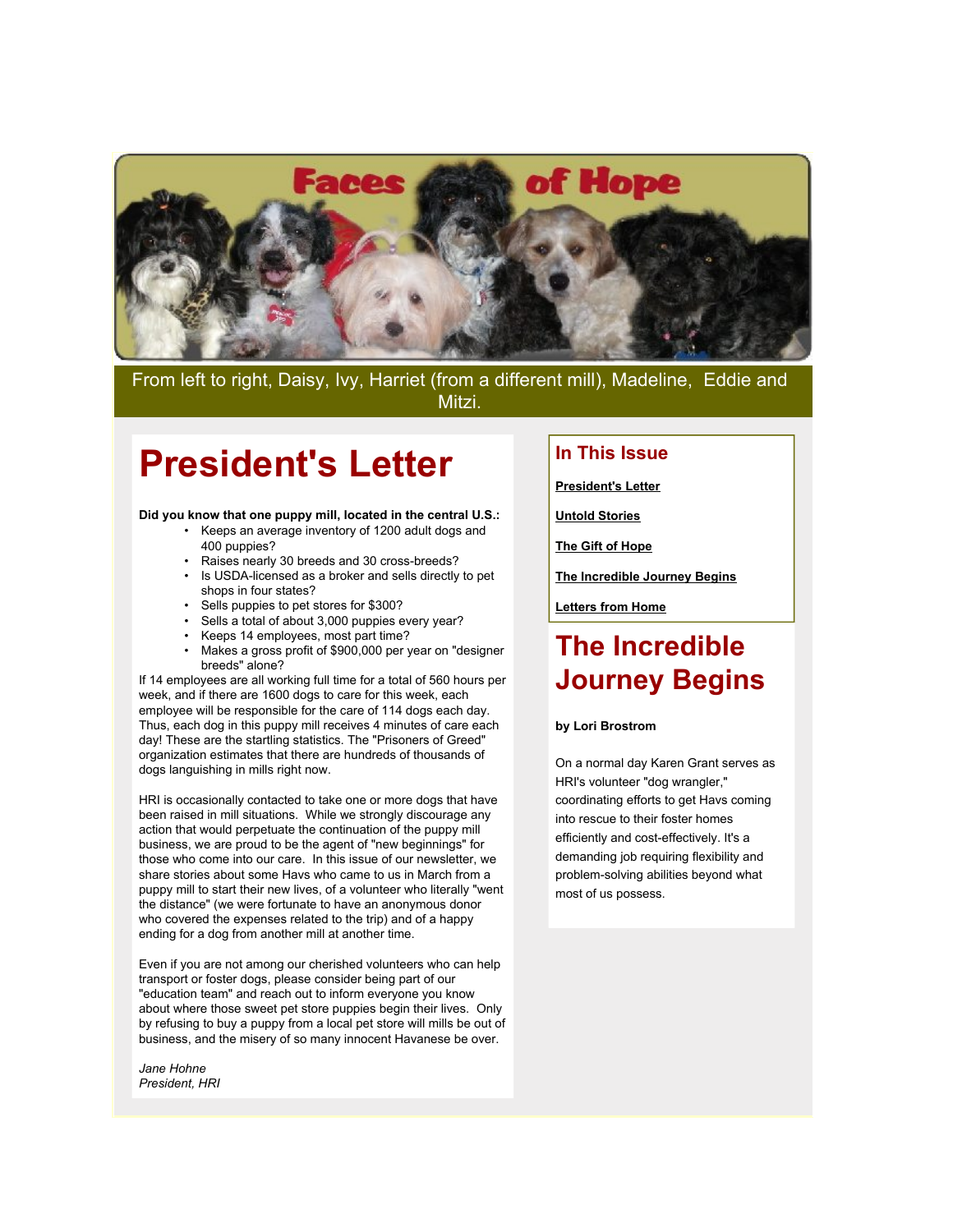# **Untold Stories**

#### **By Lu Wyland**

The number of Havanese coming to HRI is rapidly increasing. Whether the dogs come from people who lost their homes, left their dog behind when their home foreclosed or they came from a puppy mill, our foster homes are inundated.

Four of the six Havanese pictured above in this newsletter's banner almost never made it to HRI. The reason? There was no place for them to go. Which four would you have chosen to leave behind?

If HRI hadn't been there, one would have starved...the puppy mill owner that had her said he wasn't feeding her anymore; he didn't want her. One would have likely been sold to another puppy mill, if she had survived, since she was tiny and underweight. Two other puppies from that same mill were missing tails as they'd frozen off over the winter. The other four Havanese you see above were slated for a medical lab for testing if rescue hadn't stepped in to help.

A lot of effort went into finding a way to transport a total of ten dogs from a Wisconsin puppy mill in mid-March. Boston Terrier rescue started the work to get the



Havanese to rescue, both in talking with the owner and helping transport the dogs to the second leg of their journey. HRI volunteer, Erica Greis, picked up the ten and drove them for hours to Central Bark in Brookfield, WI where they were allowed to stay the night. The owners of the new facility generously donated the space and the cleaning supplies that HRI volunteers Angie Jungbluth and Lu Wyland used to disinfect the kennels and the room after the dogs were on their way to foster care.

The articles that follow tell you of a journey that began on Sunday, but it was a trek just to get these dogs to that point.

Without foster homes, HRI will have to say no to dogs that need our help. Look at the faces above. Read their stories on our website. Ask yourself, who would you leave behind? Then ask, "How can I help?" Without you, there are Havanese who will miss the soft landing that HRI provides.



However, when HRI decided to take in 5 Havs (another 5 were taken by another rescue group) from a puppy mill in WI, Karen's skills were put to the test. Nearby foster families could not be found for all the dogs-but there were eager volunteers on the east coast. There was little opportunity to make time-consuming arrangements, as the dogs were being released from the mill and moved into a temporary holding facility where they needed to be removed within 24 hours. What to do about the three dogs needing transport eastward?

As Lu Wyland, who coordinated ground operations near Milwaukee for the WI 10, put it, "Karen showing up today on a VERY cold Wisconsin Sunday to take some incredibly smelly dogs on one heck of a road trip," was amazing. The 1327 mile odyssey began when she flew to Milwaukee and rented a car. Picking up the 3 dogs, and then Dominic, another foster dog in IL, she headed east. Some excerpts from her account:

- Made a few pitstops and walked Dominic. None of the mill dogs wanted to come out of the crates, so I just exchanged soiled bedding for clean towels.
- I stopped at about 10 p.m. and found a motel that allowed dogs for a fee of \$7 a dog LOL. I told the manager that Daisy was only 4 lbs. so she got in for free!
- After one bout of barking at who knows what, and the manager calling, THEN paying us a visit, I got them quieted down. Dominic curled up in bed next to me, with his head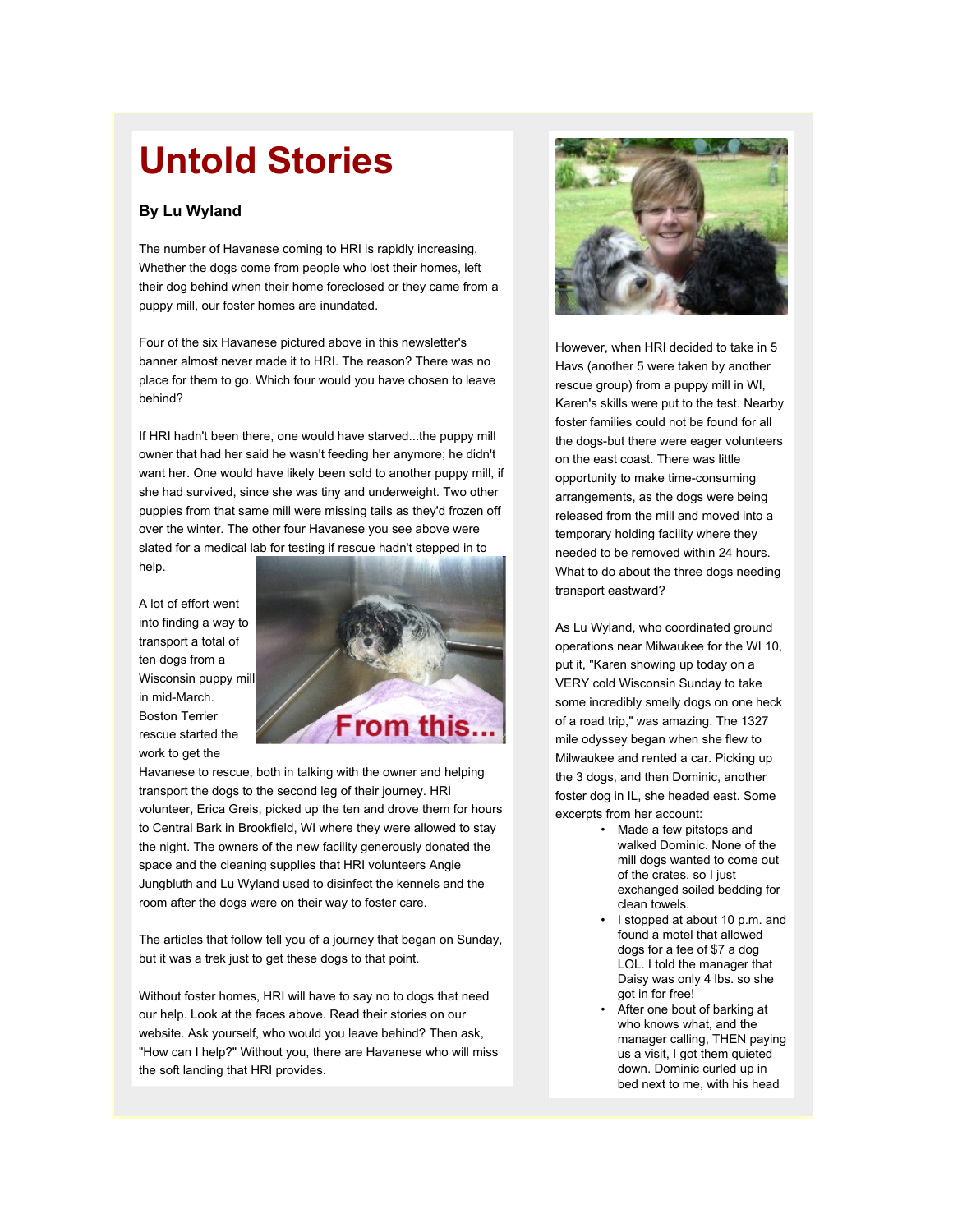## **The Gift of Hope**

#### **By Suzy McQuown**

Most of us are aware of the hopelessness that defines the life of a dog in a puppy mill. However, this is not a story of despair, but one of hope. I have been given the best assignment, the honor of relating the stories about the progress of the six Havanese from Wisconsin as told by their foster moms. While each of these dogs was quite different in size, shape, and appearance, their moms shared stories that were often strikingly similar. Tales of dogs unaccustomed to eating from a bowl because food at the mill was just thrown onto the crate floor; fear of stairs because life prior to foster was a single level cage; and those haunting, lifeless, fearful eyes.

But, this is a story of change, promise, and love best told by their caretakers. Like all our foster parents their stories are the little steps that begin a life's journey. The following are excerpts from their narratives.

Maddie quickly became friends with my other Havanese and learned lots of things from them. She goes up and down the stairs, with a little help, and now drinks from a water bottle. Outside play is her favorite. She chases the other dogs, jumps on them, and loves to roll around in the grass!! Her tail is always wagging!!



Eddie loves playing with his brother Max, the Hav way. Belly rubs have become a daily thing. He oves to kiss and have his ears rubbed. When you are sitting down, he has to be right

on your feet. He has learned to jump on the bed, where he has to sleep with my arm around him, or his nose snuggled in my elbow.

If Mitzi's world could be the human bed she would be so happy. She becomes very relaxed, wants to snuggle and gives little kisses. She will also take treats when she is on the bed but nowhere else. Best of all she gets to watch TV which she seems to love.

Ivy absolutely loves going on walks and racing around the yard with the other

over my shoulder, while Daisy, Maddie and Eddie slept in their now-clean crates. Setting off again at 5:30 a.m., Karen

dropped off the dogs, one by one with their new foster families, arriving back home on Long Island at 9 p.m., tired but happy for the dogs and their new beginnings. The HRI community was grateful to Karen for her efforts as well as to the anonymous donor who underwrote the expenses for the trip . As Marilyn Pozas wrote on the HRI Yahoo list, "Karen, you have made sainthood as far as I am concerned. Your e-mail reminded me of how we all do our part in HRI, but in any organization there are people like you who go above and beyond. You are an inspiration to me. God bless you."

### **Letters From Home**

You may remember me as Duffy. I have a new name, Olly, and I think it's really cool. I was called Olly after the "Oliver Twist" character, since we both had such a hard life. My new family will tell you I changed their lives forever, and changed them as people. It has been a year of great adjustments, learning about me and learning about themselves.



The first few months I spent bonding with my new mom. I was deathly afraid of my new dad, although I knew he was a true animal lover. They suspected that my prior owner at the puppy mill who dumped me was a male. With love and understanding, I learned my new dad was a great guy! I will now take food out of his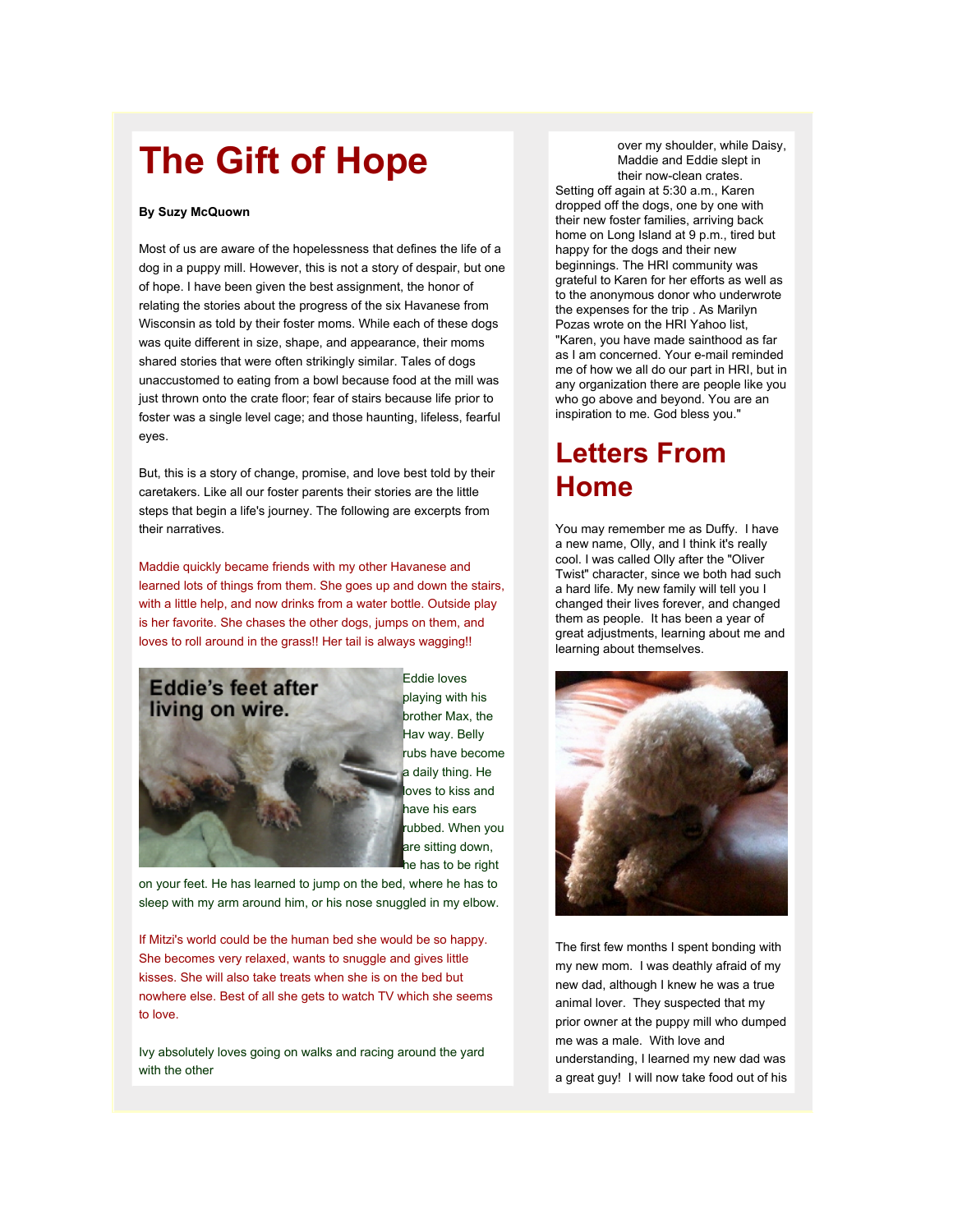dogs. She takes everything in and you can see her face and know the little wheels are turning. It is amazing how a dog that lived six



years of her life in a mill, is just taking it all in and loving every minute of it!

Harriet has mastered stairs, jumping on and off furniture, going for walks and car rides, coming in and out of the house, chewing bones and playing with all the toys. She loves sitting on your lap and napping and she'll keep you very warm as her body is like a little hot water bottle. She is very treat-motivated and that has helped her during transitional times.

Daisy still behaves as though each bowl of food might be her last. But, this now seven pound ball of fluff, spunk, and energy is learning that she is safe, that dog toys are for tossing and that love



surrounds her. Daisy knows that life is good and that being loved and cherished is great.

**Give the gift of hope** to a Havanese in need; please consider opening your home and your heart to a foster Havanese.

HRI would like to thank everyone involved in this rescue, and especially the dogs and their fosters: Daisy (Suzy McQuown); Eddie (Sharon LaGrange);

Ivy, (Lu Wyland and now, Char Renslow); Maddie (Laurie Frangione), now in her forever home; and Mitzi (Betty Iliff). Harriet, from another mill, came in shortly afterward (Lu Wyland and now, Char Renslow). If you are interested in adopting one of these dogs, please submit an application.

For another story on these dogs please read the next edition of the [Havanese Hotline](http://rs6.net/tn.jsp?et=1102584059868&s=2126&e=001ARudQAjnnwLQCTAlv5HXXnyyBfZ2y2Uu1961BHYDtutUsdb7J8nEUT_yX3FgOUY439Mr3Ww7-XzyqDmsbPzZW1isL5UPN-mGCEiTyMtEutHqnCP7kBWLQPSaOjwrcIwb)

hand and go on walks with him.

My biggest challenge was marking. I thought I had to claim everything and I just didn't know any better. Everyone was frustrated. Well, my mom solved the problem! She realized I never marked in the Great Room, where the family spends most of their time. So now, they close the doors and I stay in there.

My favorite thing in the world is going to our beach house with my family and my canine sister Amy. We run on the beach, my ears flopping up and down, until I am exhausted. Amy enjoys fetching the ball. I enjoy chasing her. We both enjoy snuggling on the bed together. My other favorite things are exploring the backyard, going on long walks and snuggling on the couch.

Every so often I will have an unexpected "bad day," where I am unsettled, skittish, and just "off," but those days are getting fewer and farther apart. My family reassures me that the past is the past.

When I am happily running at the beach, or running around the backyard, or snuggled on the couch, it makes me feel happy that there are families who love animals and want to help them, and in the process may learn a thing or two about themselves, such as patience and understanding.

Sincerely, Olly Engrav (and the Engrav family)

## **Donations**

Everyone hears about the economy...few stop to think about what it means to pets. Pet relinquishment is increasing rapidly. Please help when you can.